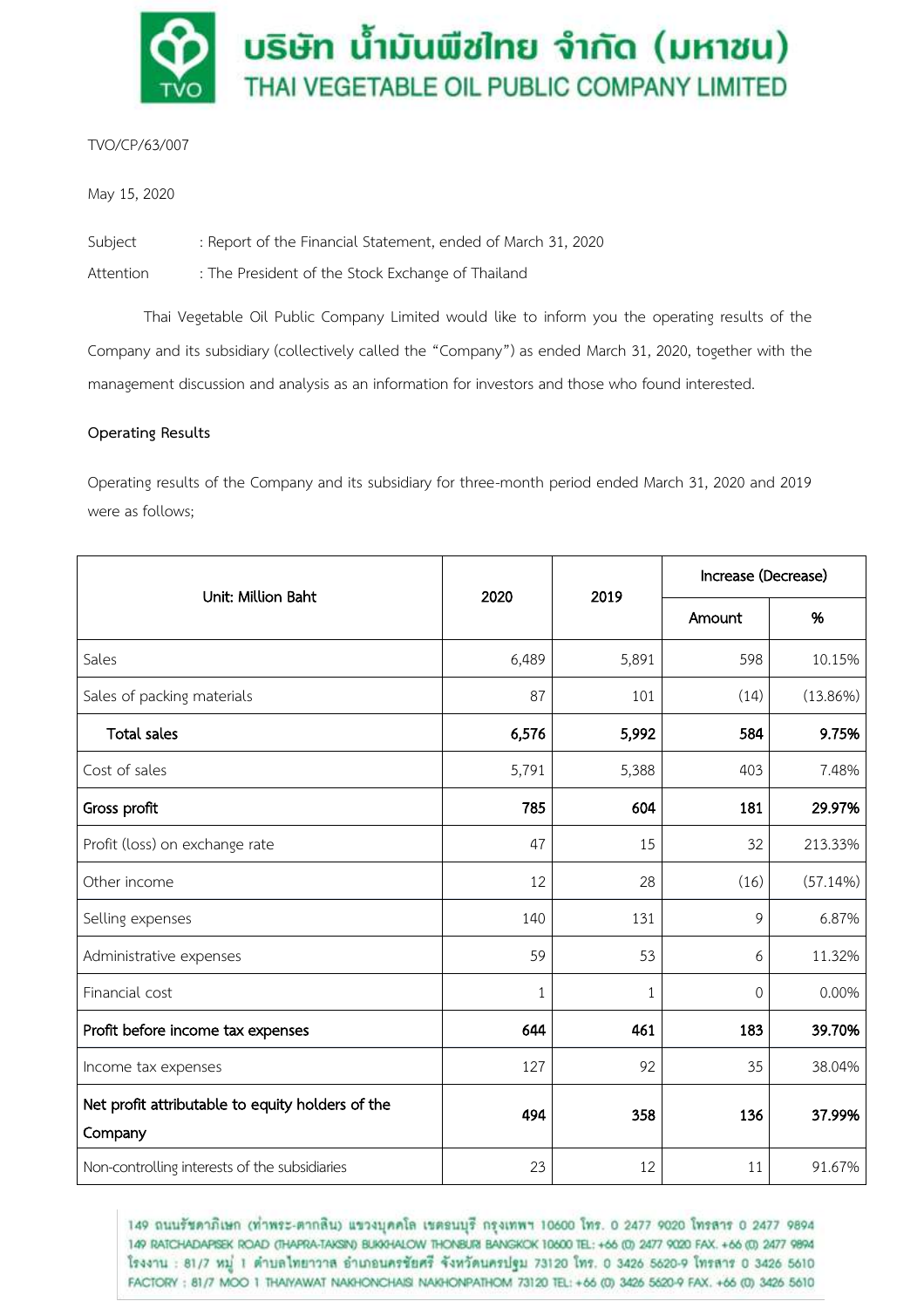In the first quarter of 2020, the Company and its subsidiary had a net profit Baht 494 million, increased by Baht 136 million or 37.99% from Baht 358 million when compared with the same quarter in 2019. The main reasons were;

#### 1.Sales Revenues

The Company and its subsidiary had total sales revenue of Baht 6,576 million, increased by Baht 584 million or up by 9.75% from Baht 5,992 million when compared to the first quarter of 2019. The revenue from sales of products was Baht 6,489 million, increased by Baht 598 million or up by 10.15% from Baht 5,891 million when compared to the first, and the revenue from sales of packaging materials was Baht 87 million, decreased by Baht 14 million or down by 13.86% from Baht 101 million when compared to the first quarter of 2019. The details were as follows;

- Revenue from sales of soybean meal and other animal feed ingredients slightly increased when compared to the first quarter of 2019, owing to a 9% increase in sales which mainly due to the nationwide lockdown in Argentina, the world largest soybean meal exporter, in order to curb the spread of covid-19. Moreover, the water level on Argentina's Parana River, the main river connecting with the sea used in agricultural products export, is at a decade low causing the delay of soybean meal export. As a result, the volume of soybean meal imports which is normally competing with company's product in the first quarter of 2020 has decreased. However, domestic soybean meal prices softened when compared to the same period last year following international market prices.
- Revenue from sales of refined soybean oil significantly increased when compared to the first quarter of 2019 due to 2 major factors as follows
	- 1) Soybean oil price increased following a sharp rise in palm oil prices since the end of the fourth quarter of 2019 mainly due to drought and dry spell which caused lower palm fruit production in Thailand as well as the government's policy to implement B10 biodiesel program. Thus, the palm oil inventory had remained at the low level during the first quarter of 2020.
	- 2) Sales volumes of soybean oil in retail customers segment had significantly increased because of higher demand of soybean oil for household use, especially during an emergency decree announcement and the stay at home campaign period. Besides the palm oil price has increased relatively to soybean oil price which affecting customer's behavior to buy more soybean oil.
- Revenue from sales of packaging materials decreased when compared to the first quarter of 2019, due to less sales volume from customers in juices and drinking water sectors.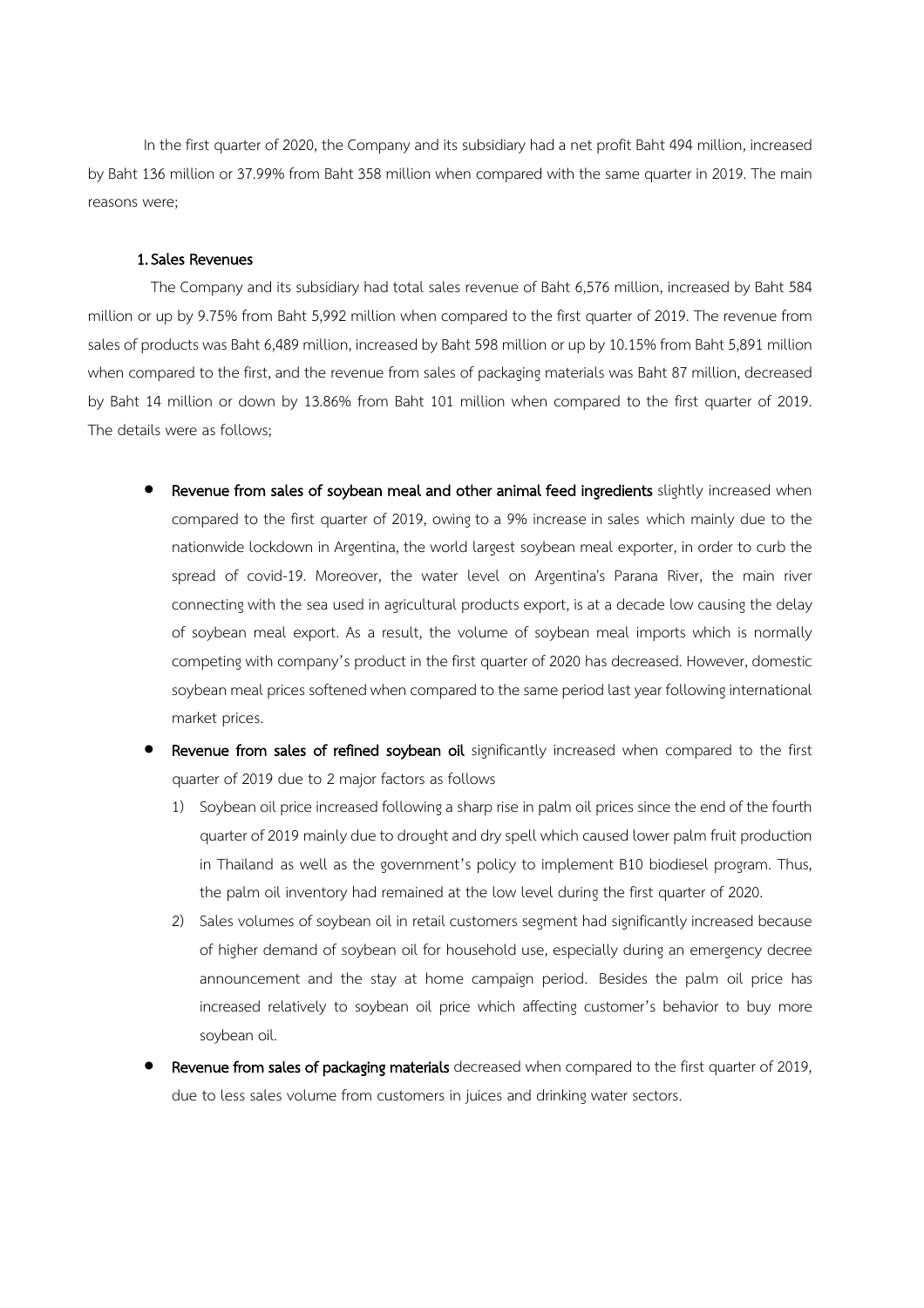# 2. Cost of Sales and Gross Profits

The Company and its subsidiary's cost of sales was Baht 5,791 million, increased by Baht 403 million or 7.48% from Baht 5,388 million in accordance with the sales revenue. The gross profits of the Company and its subsidiary was Baht 785 million, increased by Baht 181 million or 29.97% from Baht 604 million when compared to the first quarter of 2019. The main reasons were;

- Cost of Sales and Gross Profits of the Company: The cost of raw material; soybean, decreased from the first quarter of 2019 following weaker soybean prices in international market. Cost of sales was higher according to the increasing of sales volume of soybean meal and other animal feed ingredients and soybean oil. The increasing rate of revenue is higher compared to cost of sales, as a result the gross profit of the Company was Baht 729 million, increased by Baht 161 million or 28.35% from Baht 568 million when compared to the first quarter of 2019.
- Cost of Sales and Gross Profits of the Company's subsidiary: Cost of sales of the Company's subsidiary decreased when compared to the first quarter of 2019 because of plummeting crude oil price which lowered the cost of plastic raw materials used in packaging production. The decreasing rates of cost of sales is higher compared to the revenue from the Company's subsidiary resulting in higher gross profit and gross profit margin when compared to the first quarter of 2019.

#### 3. Gain on Exchange Rate

The Company and its subsidiary had gain on exchange rate total of Baht 47 million, increased by Baht 32 million or up by 213.33% from Baht 15 million when compared to the first quarter of 2019. The gain was an aggregate of a realized gain on exchange rate of Baht 1 million and unrealized gain on Mark-to-Market (MTM) of Baht 46 million. (In 2019: unrealized gain on Mark-to-Market (MTM) of Baht 4 million)

#### 4. Other income

The Company and its subsidiary's cost of sales was Baht 12 million, decreased by Baht 16 million or down by 57.14% from Baht 28 million mainly due to the decreasing of gain on sale of investments when compared to the first quarter of 2019

#### 5. Selling and Administrative Expenses

The Company and its subsidiary's selling expenses was Baht 140 million, increased by Baht 9 million or up by 6.87% from Baht 131 million when compared to the first quarter of 2019 due to an increase of transportation expenses in accordance with the Company's sale volume.